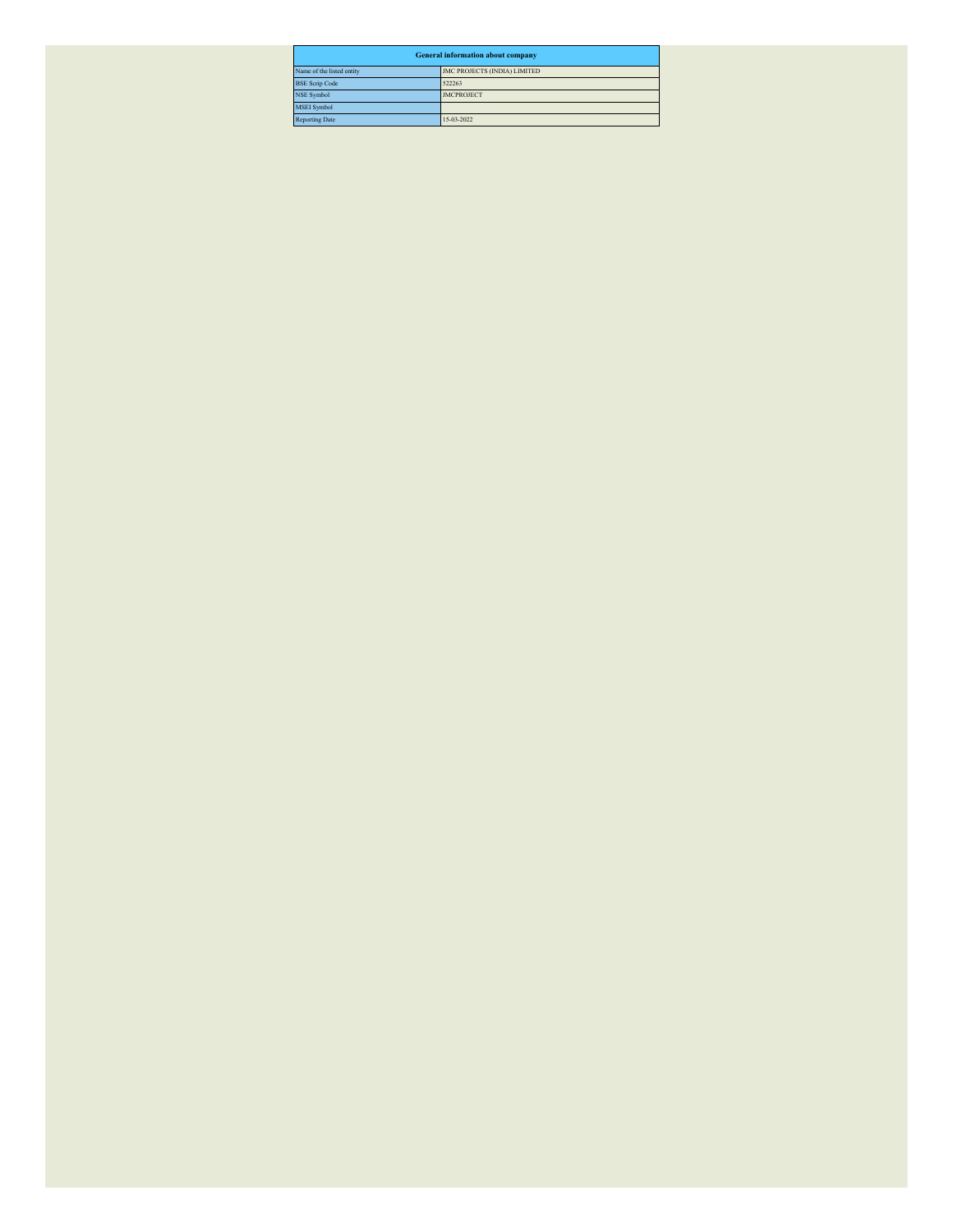|                | <b>Details of interest Payments</b> |                         |                                                                                    |                                              |                                |                                          |                           |                     |                                                                            |                                           |           |                               |                                                     |                   |                                        |                                       |                                        |                                           |                                                       |                                        |                                                       |
|----------------|-------------------------------------|-------------------------|------------------------------------------------------------------------------------|----------------------------------------------|--------------------------------|------------------------------------------|---------------------------|---------------------|----------------------------------------------------------------------------|-------------------------------------------|-----------|-------------------------------|-----------------------------------------------------|-------------------|----------------------------------------|---------------------------------------|----------------------------------------|-------------------------------------------|-------------------------------------------------------|----------------------------------------|-------------------------------------------------------|
| Sr.<br>No.     | <b>ISIN</b>                         | Series                  | Securities<br>Description                                                          | Prospectus<br>Disclosure<br>Document<br>Date | Issue<br>size<br>(In<br>lakhs) | No. of<br>instrument<br>of<br>debentures | Face<br>Value<br>(In Rs.) | Rate of<br>Interest | Interest<br>Amount<br>to be<br>paid on<br>due<br>date<br>(Rs. In<br>lakhs) | Change<br>in<br>Record<br>Date, if<br>any | Frequency | Specify<br>other<br>Frequency | Change in<br>Frequency<br>of<br>payment<br>(if any) | Date of<br>Change | Details<br>$\circ$ f<br>such<br>change | Interest<br>Payment<br>Record<br>Date | Due<br>date for<br>Interest<br>Payment | Actual<br>Date for<br>Interest<br>Payment | Amount<br>of<br>interest<br>paid<br>(Rs. In<br>lakhs) | Date of<br>last<br>Interest<br>Payment | Reason<br>for non-<br>payment/<br>delay in<br>payment |
| $\mathbf{1}$   | INE890A08029                        | Series<br>$\mathbf{A}$  | Unsecured,<br>Rated.<br>Listed.<br>Redeemable<br>Non-<br>Convertible<br>Debentures | $14 - 12 -$<br>2021                          | 2500                           | 250                                      | 1000000                   | 9.8                 | 60.41                                                                      |                                           | Quarterly |                               | $N_0$                                               |                   |                                        | $28 - 02$<br>2022                     | $15 - 03 -$<br>2022                    | $15 - 03 -$<br>2022                       | 60.41                                                 | $15 - 03 -$<br>2022                    |                                                       |
| $\overline{c}$ | INE890A08037                        | Series<br>$\mathbf{R}$  | Unsecured,<br>Rated.<br>Listed.<br>Redeemable<br>Non-<br>Convertible<br>Debentures | $14 - 12 -$<br>2021                          | 2500                           | 250                                      | 1000000                   | 9.8                 | 60.41                                                                      |                                           | Quarterly |                               | No                                                  |                   |                                        | $28 - 02$<br>2022                     | $15 - 03 -$<br>2022                    | $15 - 03 -$<br>2022                       | 60.41                                                 | $15 - 03 -$<br>2022                    |                                                       |
| $\overline{3}$ | INE890A08045                        | Series<br>$\mathcal{C}$ | Unsecured.<br>Rated.<br>Listed.<br>Redeemable<br>Non-<br>Convertible<br>Debentures | $14 - 12 -$<br>2021                          | 2500                           | 250                                      | 1000000                   | 9.8                 | 60.41                                                                      |                                           | Quarterly |                               | No                                                  |                   |                                        | $28 - 02$<br>2022                     | $15 - 03 -$<br>2022                    | $15 - 03 -$<br>2022                       | 60.41                                                 | $15 - 03 -$<br>2022                    |                                                       |
| $\overline{4}$ | INE890A08052                        | Series<br>$\mathbf{D}$  | Unsecured,<br>Rated.<br>Listed.<br>Redeemable<br>Non-<br>Convertible<br>Debentures | $14 - 12 -$<br>2021                          | 2400                           | 240                                      | 1000000                   | 9.8                 | 57.99                                                                      |                                           | Quarterly |                               | No                                                  |                   |                                        | $28 - 02 -$<br>2022                   | $15 - 03 -$<br>2022                    | $15 - 03 -$<br>2022                       | 57.99                                                 | $15 - 03 -$<br>2022                    |                                                       |